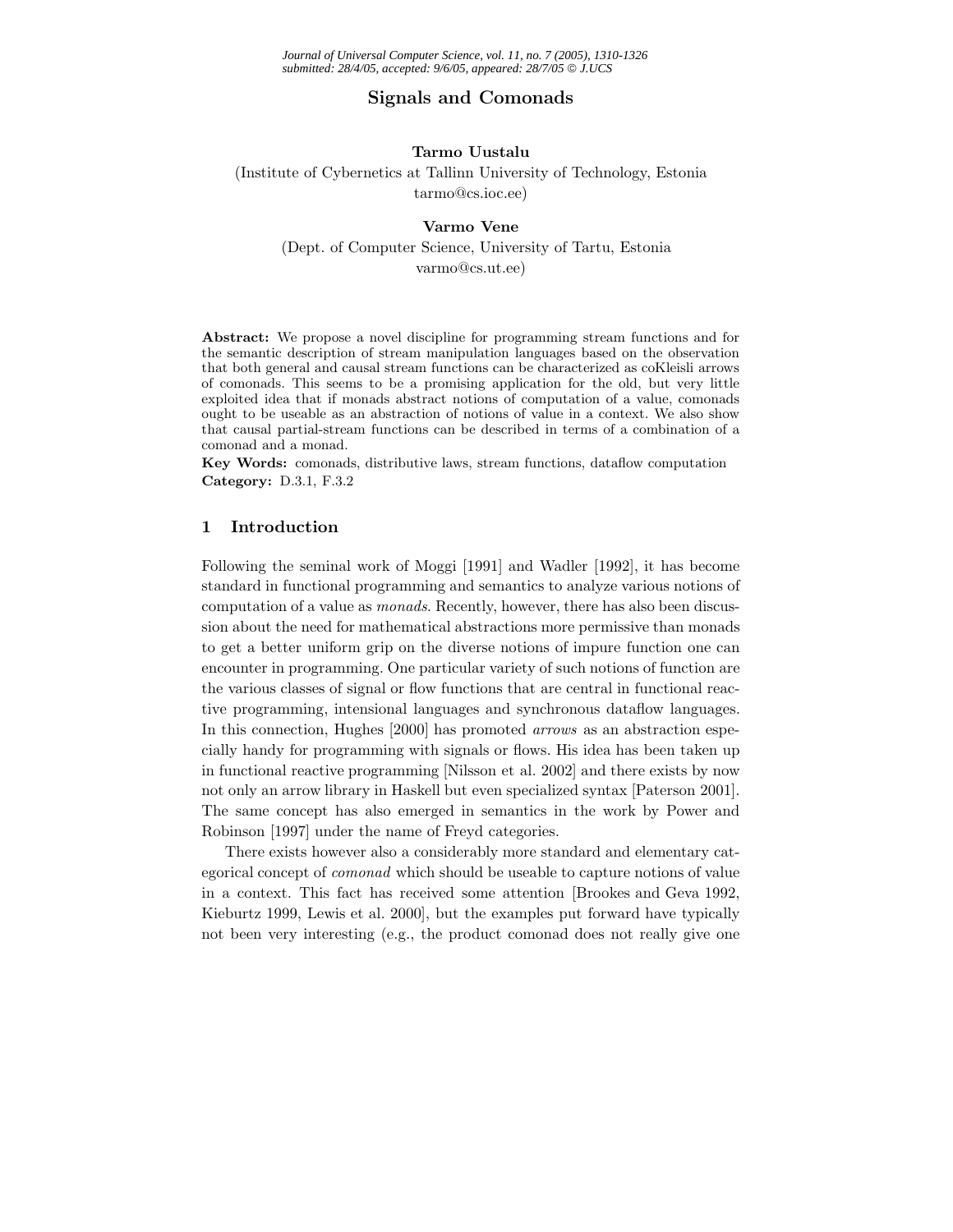more than the exponent monad) and in general comonads have not found extensive use in semantics or programming. We claim that this is unfair and argue that non-trivial comonads are quite relevant for signal or flow based programming and for the semantics of corresponding specialized programming languages. In this paper, which reports on the progress of an ongoing project, we study streams as signals in discrete time and show that both general stream functions and those that are causal in the sense that the present of the output signal can only depend on the past and the present of the input signal are representable via comonads. (Importantly, it is NOT the well-known streams comonad that can be used here.) In addition, we also study partial streams (streams with undefined elements) as a model of clocked signals and demonstrate that causal partial-stream functions are representable via a distributive law of a comonad over a monad.

To our best knowledge, our comonadic approach to stream function programming is new, which is surprising given how elementary it is. Workers in functional reactive programming and synchronous dataflow languages have produced a number of papers exploiting the final coalgebraic structure of streams, e.g., [Caspi and Pouzet 1998, Kieburtz 2000, Barbier 2002], and a number which analyze various classes of stream functions as arrows, e.g., [Hughes 2000, Paterson 2001, Paterson 2003, Nilsson et al. 2002], but apparently nothing on stream functions and comonads. The same is true about works in universal coalgebra [Rutten 2000, Rutten 2003]. Thus we hope that it will prove to be a useful tool in both programming and semantics and especially in the study of semantics of intensional languages like Lucid [Aschroft and Wadge 1985] and synchronous dataflow languages like Lustre and Lucid Synchrone [Halbwachs 1991, Caspi and Pouzet 1996, Pouzet 2001].

The paper is organized as follows. In Section 2, we recapitulate monads and their use as an abstraction of notions of computation with an effect as well as Hughes's arrow type constructors, also known as Freyd categories. In Section 3, we introduce comonads. Comonads for representing general and causal stream functions are the topic of Section 4. In Section 5, we show that causal partialstream functions are elegantly described via a combination of a comonad and a monad. We conclude in Section 6. To keep the presentation as readable as possible for a programmer, we give most definitions only in the functional language Haskell, avoiding categorical notation.

Throughout the paper we will tacitly assume that pure functions are interpreted in a Cartesian closed base category such as **Set** or some model of parametric polymorphism. In the contexts where some coproducts, initial algebras or final coalgebras are explicitly named, these are assumed to exist too.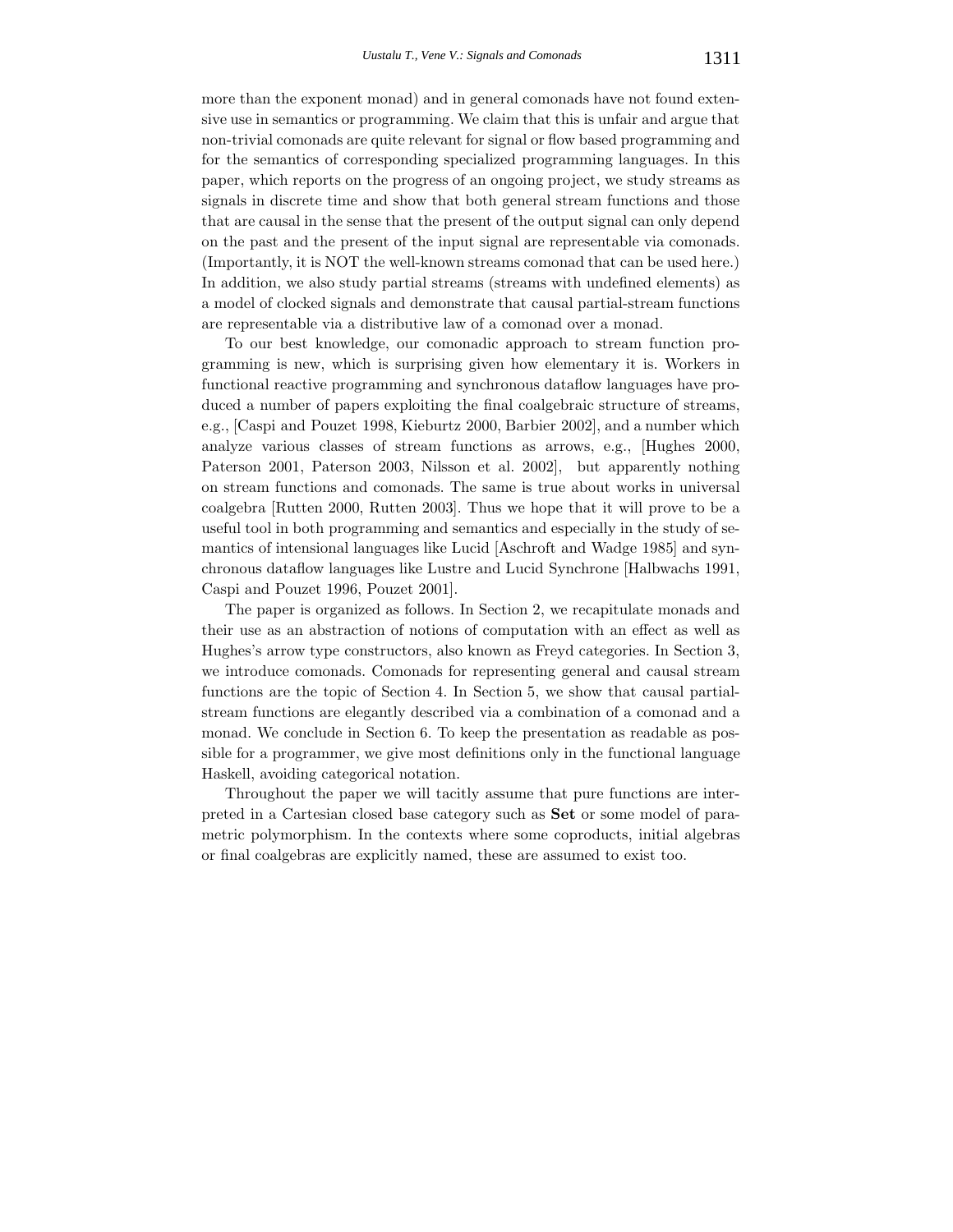## **2 Monads and arrows**

We begin with a brief recapitulation of the monad-based approach to representing effectful functions [Moggi 1991, Wadler 1992, Benton et al. 2002].

A *monad* (in extension form) on a category C is given by a mapping  $T : |\mathcal{C}| \to$ |C| together with a |C|-indexed family  $\eta$  of maps  $\eta_A : A \to TA$  of C (*unit*), and an operation  $-$ <sup>\*</sup> taking every map  $k : A \to TB$  in C to a map  $k^* : TA \to TB$  of C (*extension operation*) such that

- 1. for any  $k : A \to TB$ ,  $k^* \circ \eta_A = k$ ,
- 2.  $\eta_A{}^{\star} = \mathsf{id}_{TA}$ ,
- 3. for any  $k : A \to TB, \ell : B \to TC, (\ell^* \circ k)^* = \ell^* \circ k^*$ .

Monads are a construction with many remarkable properties, but the central one for programming and semantics is that any monad  $(T, \eta, -\star)$  defines a category  $\mathcal{C}_T$  where  $|\mathcal{C}_T| = |\mathcal{C}|$  and  $\mathcal{C}_T(A, B) = \mathcal{C}(A, TB)$ ,  $(id_T)_A = \eta_A$ , where  $Jf = \eta_B \circ f$  for  $f : A \to B$ .  $\ell \circ_T k = \ell^* \circ k$  (*Kleisli category*) and an identity on objects functor  $J : \mathcal{C} \to \mathcal{C}_T$ <br>where  $Jf = r \circ f$  for  $f : A \to P$ 

In the monadic approach to effectful functions, the underlying object mapping T of a monad is seen as an abstraction of the kind of effect considered and assigns to any type  $A$  a corresponding type  $TA$  of "computations of values" or "values with an effect". An effectful function from  $A$  to  $B$  is identified with a map  $A \to B$  in the Kleisli category, i.e., a map  $A \to TB$  in the base category. The unit of the monad makes it possible to view any pure function as an effectful one while the extension operation provides composition of effect-producing functions. Of course monads capture the structure that is common to all notions of effectful function. Operations specific to a particular type of effect are not part of the corresponding monad structure.

There are many standard examples of monads in semantics. Here is a brief list of examples. In each case, the object mapping T is a monad.

- $-TA =$  Maybe  $A + 1$ , error (undefinedness),  $TA = A + E$ , exceptions,
- $-TA = E \Rightarrow A$ , readable environment,
- $-TA = List A = \mu X.1 + A \times X$ , non-determinism,
- $-TA = S \Rightarrow A \times S$ , state,
- $-TA = (A \Rightarrow R) \Rightarrow R$ , continuations,
- $-TA = \mu X.A + (U \Rightarrow X)$ , interactive input,
- $-TA = \mu X.A + V \times X \cong A \times ListV$ , interactive output,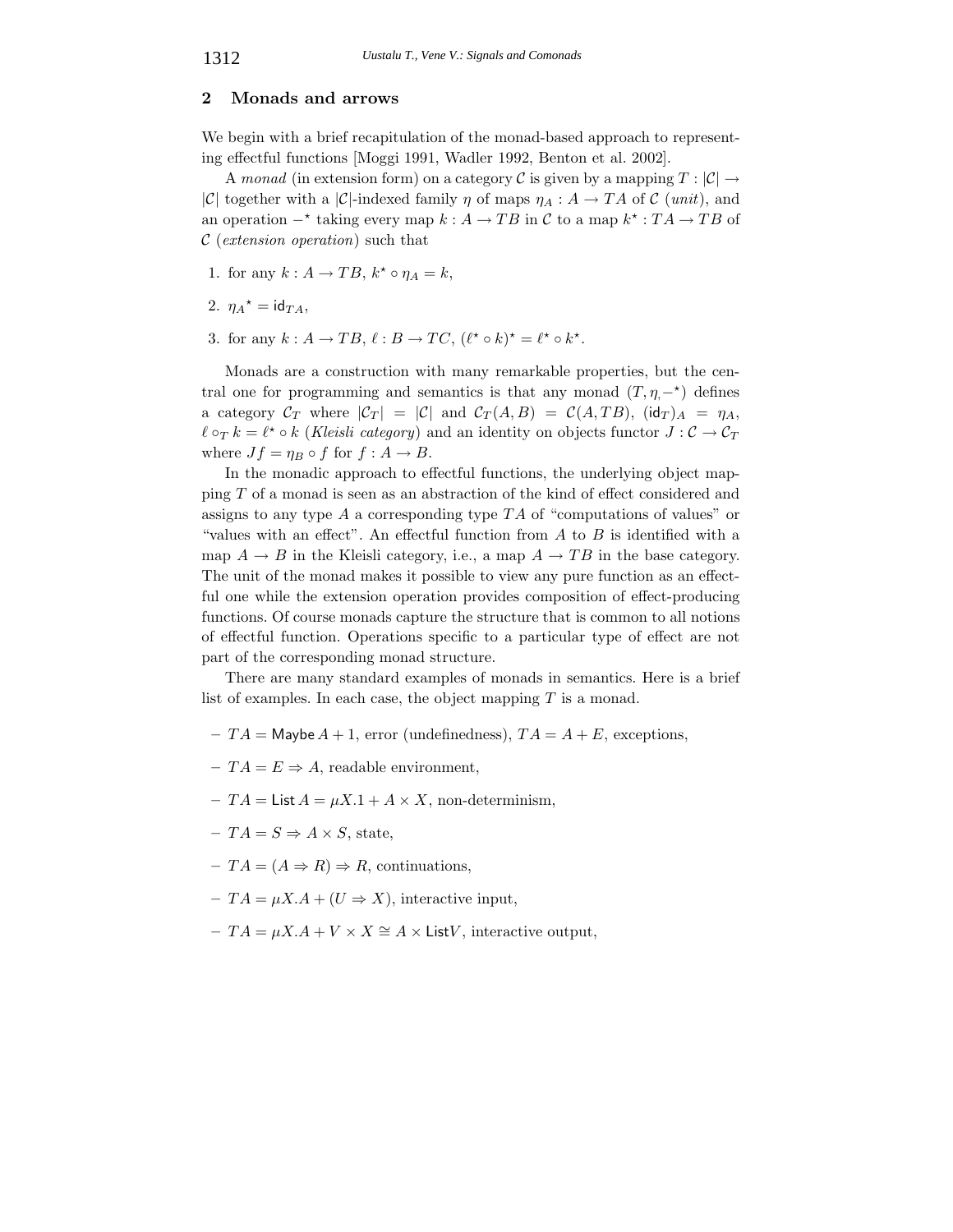- $-TA = \mu X.A + FX$ , the free monad over F,
- $-TA = \nu X.A + FX$ , the free completely iterative monad over F [Aczel et al. 2003].

(By  $\mu$  and  $\nu$  we denote the least and greatest fixpoints of functors.)

In Haskell, monads are implemented as a type constructor class with two member functions (in the Prelude):

class Monad t where return  $: a \rightarrow t a$ (>>=) :: t a -> (a -> t b) -> t b mmap :: Monad  $t \Rightarrow$  (a -> b) ->  $t a$  ->  $t b$ mmap  $f \nc = c \n\geq \n\equiv$  (return . f)

Here, return is the Haskell name for the unit and  $\gg$  = (pronounced 'bind') is the extension operation of the monad. Haskell also supports a special syntax for defining Kleisli arrows, but in this paper we will avoid it.

In Haskell, every monad is strong in the sense that carries an additional operation, known as strength, with additional coherence properties. This happens because the extension operations of Haskell monads are necessarily internal.

mstrength :: Monad  $t \Rightarrow t$  a  $\Rightarrow$  b  $\Rightarrow$   $t$  (a, b) mstrength c  $b = c \gg = \langle a - \rangle$  return  $(a, b)$ 

The maybe monad is Haskell-implemented as follows.

```
data Maybe a = Just a | Notninginstance Monad Maybe where
 return a = Just aJust a \gg=k=k a
 Nothing \gg = k = Nothing
```
The exponent monad is implemented as follows.

```
newtype Exp e a = Exp (e \rightarrow a)
instance Monad (Exp e) where
  return a = Exp (\lambda - \rightarrow a)Env f \gg = k = Exp (\ e -> case k (f e) of
                                     Exp f' \rightarrow f' e)
```
In the case of these two monads the operations characteristic to the particular effects are raising and handling an error and consulting and local modification of the environment.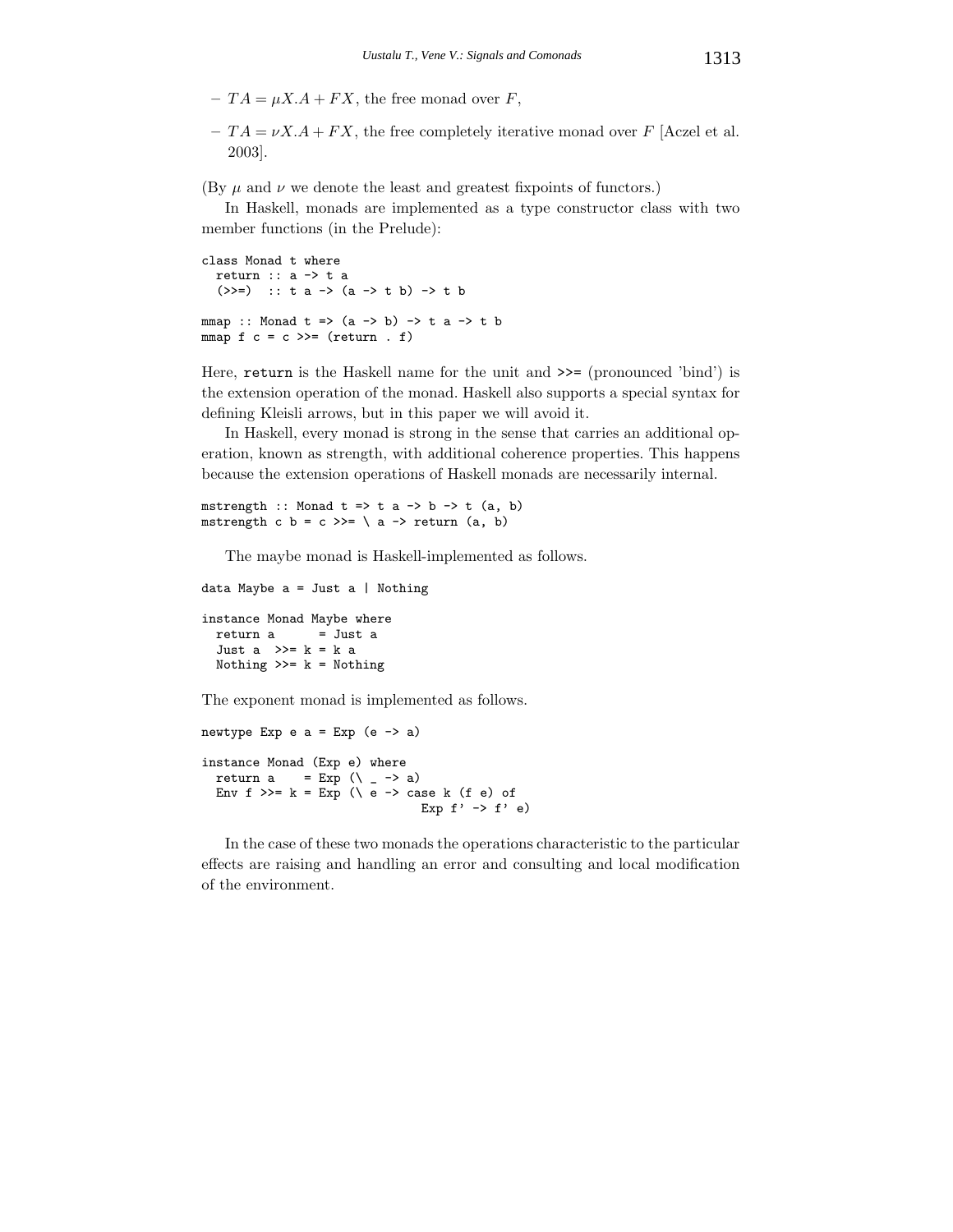```
raise :: Maybe a
raise = Nothing
handle :: Maybe a -> Maybe a -> Maybe a
Just a 'handle' = Just a
Nothing 'handle' c = c
askE :: Exp e e
askE = Exp idlocalE :: (e -> e) -> Exp e a -> Exp e a
localE g (Exp f) = Exp (f g)
```
Despite their generality, monads do not cater for every possible notion of impure function. In particular, monads do not cater for stream functions, which are the central concept in dataflow programming. In functional programming, Hughes [2000] has been promoting what he calls arrow types to overcome this deficiency. In semantics, the same concept was invented for the same reason by Power and Robinson [1997] under the name of a Freyd category.

Informally, a Freyd category is a symmetric premonoidal category together with an inclusion from a base category. A symmetric premonoidal category is the same as a symmetric monoidal category except that the tensor need not be bifunctorial, only functorial in each of its two arguments separately. The exact definition is a bit more complicated: A *binoidal* category is a category K with a binary operation ⊗ on objects of K that is functorial in each of its two arguments. A map  $f : A \to B$  of such a category is called *central* if the two composites  $A \otimes C \to B \otimes D$  agree and the two composites  $C \otimes A \to D \otimes B$  agree for every map  $g: C \to D$ . A natural transformation is central if its components are central. A *symmetric premonoidal category* is a binoidal category  $(K, \otimes)$  together with an object I and central natural transformations  $\rho, \alpha, \sigma$  with components  $A \to A \otimes I$ ,  $(A \otimes B) \otimes C \to A \otimes (B \otimes C)$ ,  $A \otimes B \to B \otimes A$ , subject to a number of coherence conditions. A *Freyd category* over a Cartesian category C is a symmetric premonoidal category  $\mathcal K$  together with an identity on objects functor  $J: \mathcal{C} \to \mathcal{K}$  that preserves the symmetric premonoidal structure of  $\mathcal{C}$  on the nose and also preserves centrality.

The basic example of a Freyd category is the Kleisli category of a strong monad. But probably the best known and most useful example is that of stream functions. For a base category C, the maps  $A \to B$  of this category are the maps  $Str A \to Str B$  of C where  $Str A = \nu X.A \times X$  is the type of streams over the type A.

In Haskell, arrow type constructors are implemented by the following type constructor class (appearing in Control.Arrow).

class Arrow r where pure :: (a -> b) -> r a b (>>>) :: r a b -> r b c -> r a c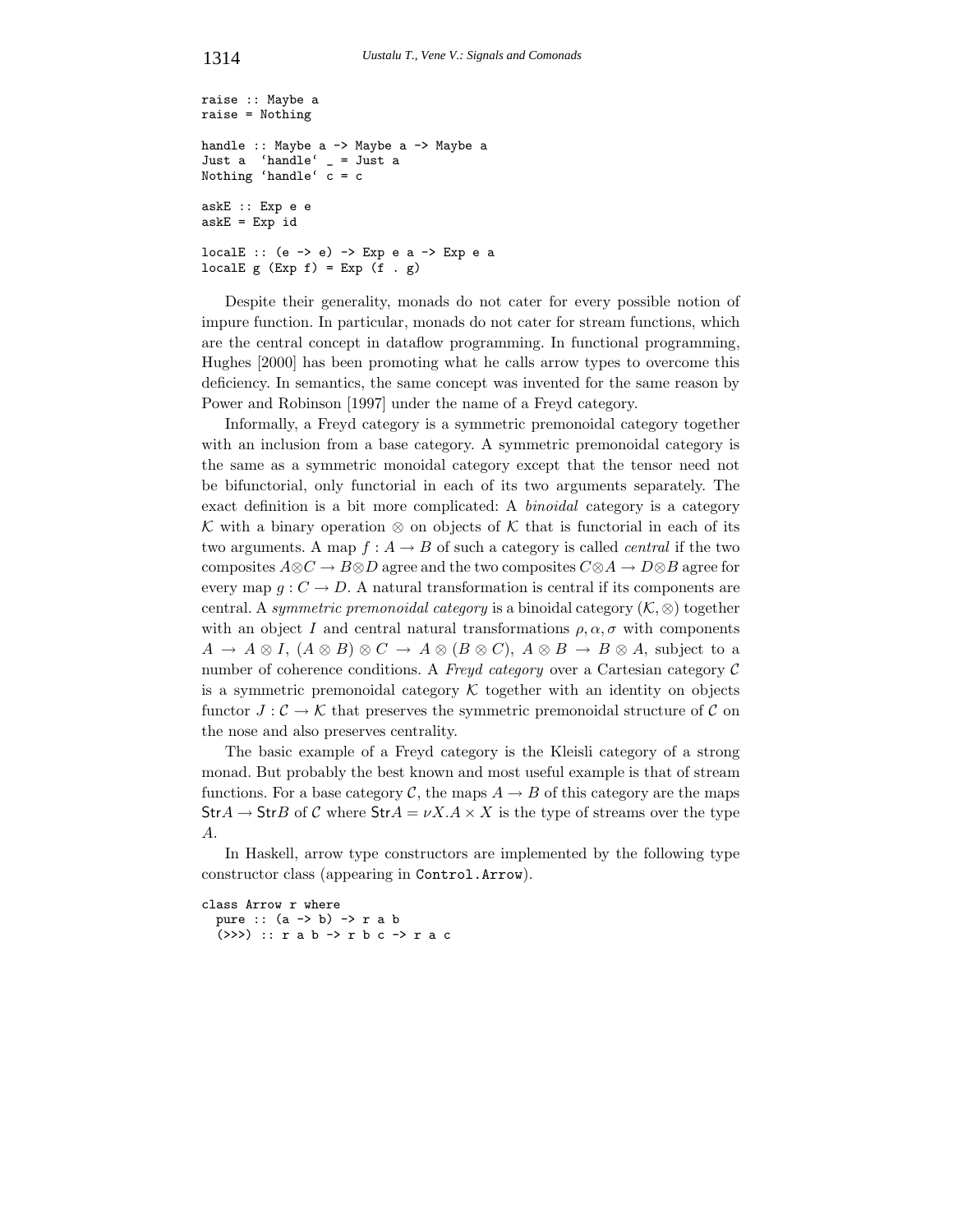```
first :: r a b \rightarrow r (a, c) (b, c)returnA :: Arrow r => r a a
returnA = pure id
second :: Arrow r \Rightarrow r \cdot d \Rightarrow r \cdot (a, c) \cdot (a, d)second f = pure swap \gg first f \gg\rangle pure swap
```
pure says that every function is an arrow (so in particular identity arrows arise from identity functions). (>>>) provides composition of arrows and first provides functoriality in the first argument of the tensor of the arrow category.

In Haskell, Kleisli arrows are shown to be an instance of arrows as follows (recall that all Haskell monads are strong).

```
newtype Kleisli t a b = Kleisli (a -> t b)
instance Monad t \Rightarrow Arrow (Kleisli t) where
  pure f = Kleisli (return . f)
  Kleisli k >>> Kleisli l = Kleisli ((>>= l) . k)
  first (Kleisli k) = Kleisli (\ (a, c) -> mstrength (k a) c)
```
Stream functions are declared to be arrows in the following fashion. (For reasons of readability, we introduce our own list and stream types with our own names for their nil and cons constructors. Also, although Haskell does not distinguish between inductive and coinductive types, we want to make the distinction.)

```
data Stream a = a :< Stream a -- coinductive
mapS :: (a \rightarrow b) \rightarrow Stream a \rightarrow Stream b
mapS f (a : < as) = f a : < mapS f as
zipS :: Stream a -> Stream b -> Stream (a, b)
zipS (a : < as) (b : <bs) = (a, b) : <zipS as bs
unzipS :: Stream (a, b) -> (Stream a, Stream b)
unzipS abs = (mapS fst abs, mapS snd abs)
newtype SF a b = SF (Stream a \rightarrow Stream b)
instance Arrow SF where
 pure f = SF (mapS f)
  SF k >> SF 1 = SF (1 . k)
 first (SF k) = SF (uncurry zipS . (\{as, ds\}) ->(ks, ds)). unzipS)
```
Similarly to monads, every useful arrow type constructor has some operation specific to it. The main such operation for stream functions are the initialized unit delay operation 'followed by' of intensional and synchronous dataflow languages and the unit anticipation operation 'next' that only exists in intensional languages. These are really the cons and tail operations of streams.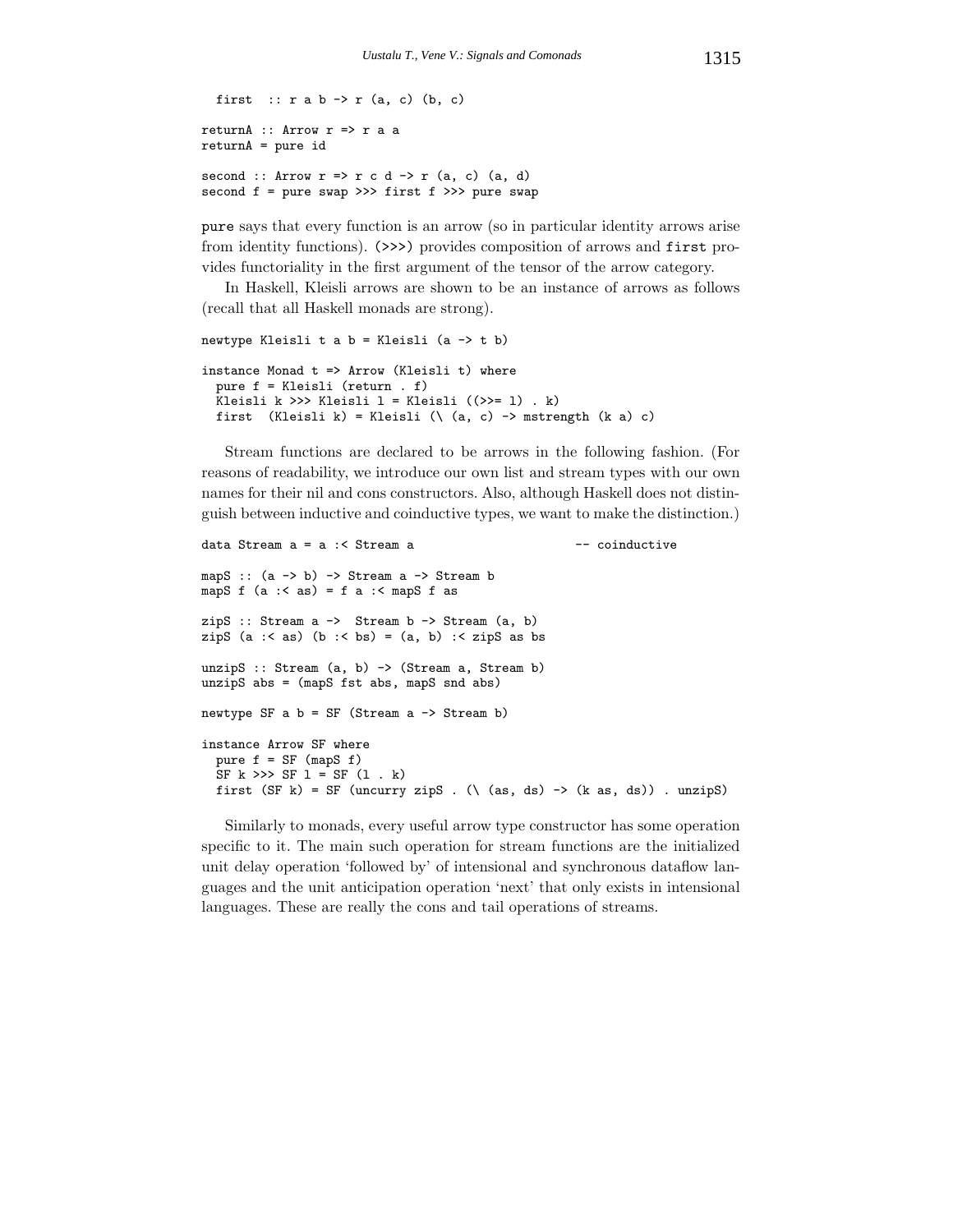```
fbySF :: a -> SF a a
fbySF a0 = SF (\ as -> a0 :< as)
nextSF :: SF a a
nextSF = SF (\{ a : as \} -> as)
```
### **3 Comonads**

While Freyd categories or arrow types are certainly general and cover significantly more notions of impure functions than monads, some non-monadic impurities should be explainable in more basic terms, namely via comonads, which are the dual of monads. This has been suggested [Brookes and Geva 1992, Kieburtz 1999, Lewis et al. 2000], but there have been few useful examples. The goal of this paper is to show that stream functions and causal stream functions are excellent new such examples.

A *comonad* on a category C is given by a mapping  $D : |\mathcal{C}| \to |\mathcal{C}|$  together with a  $|\mathcal{C}|$ -indexed family  $\varepsilon$  of maps  $\varepsilon_A : DA \to A$  (*counit*), and an operation <sup>−</sup>*†* taking every map k : DA <sup>→</sup> B in <sup>C</sup> to a map k*†* : DA <sup>→</sup> DB (*coextension operation*) such that

- 1. for any  $k:DA\to B, \varepsilon_B\circ k^{\dagger}=k$ ,
- 2.  $\varepsilon_A^{\dagger} = id_{DA}$ ,
- 3. for any  $k: DA \to B$ ,  $\ell: DB \to C$ ,  $(\ell \circ k^{\dagger})^{\dagger} = \ell^{\dagger} \circ k^{\dagger}$ .

Analogously to Kleisli categories, any comonad  $(D, \varepsilon, -\dagger)$  defines a category  $\mathcal{C}_D$ where  $|\mathcal{C}_D| = |\mathcal{C}|$  and  $\mathcal{C}_D(A, B) = \mathcal{C}(DA, B)$ ,  $(id_D)_A = \varepsilon_A$ ,  $\ell \circ_D k = \ell \circ k^{\dagger}$ <br>(*ooKloisk setseare)* and an identity on objects functor  $I, \mathcal{C} \rightarrow \mathcal{C}$ , where  $If$ (*coKleisli category*) and an identity on objects functor  $J: \mathcal{C} \to \mathcal{C}_D$  where  $Jf =$  $f \circ \varepsilon_A$  for  $f : A \to B$ .

Comonads should be fit to capture notions of "value in a context"; DA would be the type of contextually situated values of A. A context-relying function from A to B would then be a map  $A \rightarrow B$  in the coKleisli category, i.e., a map  $DA \rightarrow B$  in the base category. The function  $\varepsilon_A : DA \rightarrow A$  discards the context of its input whereas the coextension  $k^{\dagger}$  :  $DA \rightarrow DB$  of a function  $k : DA \rightarrow B$ essentially duplicates it (to feed it to  $k$  and still have a copy left).

Some examples of comonads are the following. Each object mapping D below is a comonad:

- $-DA = A \times E$ , the product comonad,
- $DA = StrA = \nu X.A \times X$ , the streams comonad,
- $DA = \nu X.A \times FX$ , the cofree comonad over F,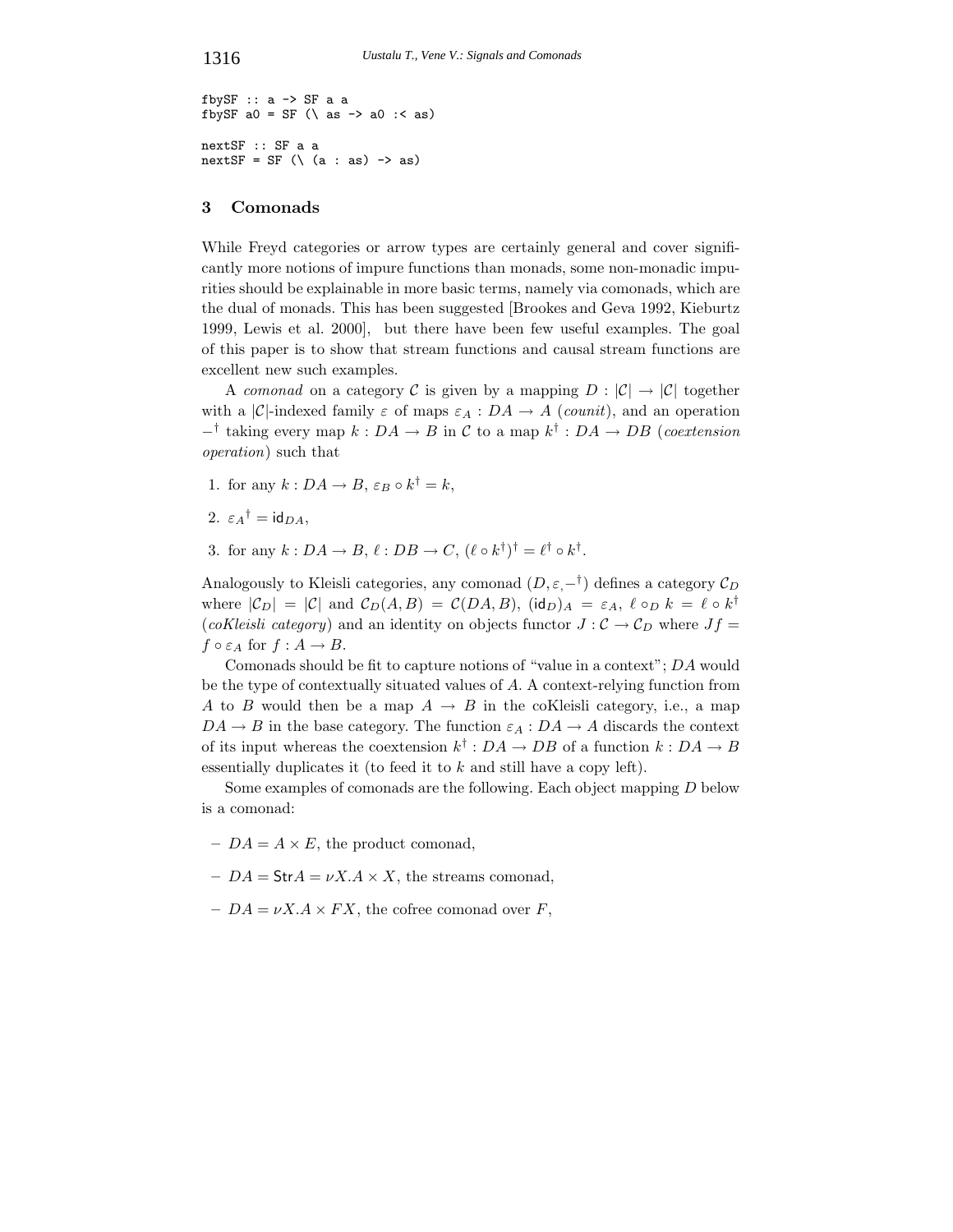$- DA = \mu X.A \times FX$ , the cofree recursive comonad over F [Uustalu and Vene 2002].

Accidentally, the pragmatics of the product comonad is the same as that of the exponent monad: The Kleisli arrows of the exponent monad are the maps  $A \rightarrow (E \Rightarrow B)$  of the base category, which are of course in a natural bijection with the maps  $A \times E \to B$  that are the coKleisli arrows of the product comonad. But in general, monads and comonads capture different notions of impure function. We defer the discussion of the pragmatics of the streams comonad until the next section.

In Haskell, comonads are implemented as follows.

```
class Comonad d where
   counit :: d a -> a
   cobind :: (d a \rightarrow b) \rightarrow d a \rightarrow d bcmap :: Comonad d \Rightarrow (a \Rightarrow b) \Rightarrow d \ne a \Rightarrow d \ne bcmap f = \text{cobind} (f \cdot \text{count})
```
CoKleisli arrows are shown to be an instance of arrows as follows.

newtype CoKleisli d a b = CoKleisli (d a -> b)

```
instance Comonad d => Arrow (CoKleisli d) where
 pure f = CoKleisli (f . counit)
  CoKleisli k >>> CoKleisli l = CoKleisli (l . cobind k)
 first (CoKleisli k) = CoKleisli (pair (k . cmap fst) (snd . counit))
```
The product comonad is implemented as follows.

```
data Prod e a = a :& e
instance Comonad (Prod e) where
  counit (a : k) = acobind k d@(\_ :& e) = k d :& easkP :: Prod e a -> e
askP (= : \& e) = elocalP :: (e \rightarrow e) \rightarrow Prod e a \rightarrow Prod e a
localP g (a : & e) = (a : & g e)
```
The streams comonad is implemented as follows.

```
data Stream a = a :< Stream a -- coinductive
instance Comonad Stream where
  counit (a : \langle \rangle = a
  cobind k d\mathbb{Q} : < as) = k d : < cobind k as
nextS :: Stream a -> a
nextS ( :< (a' : < ) = a'
```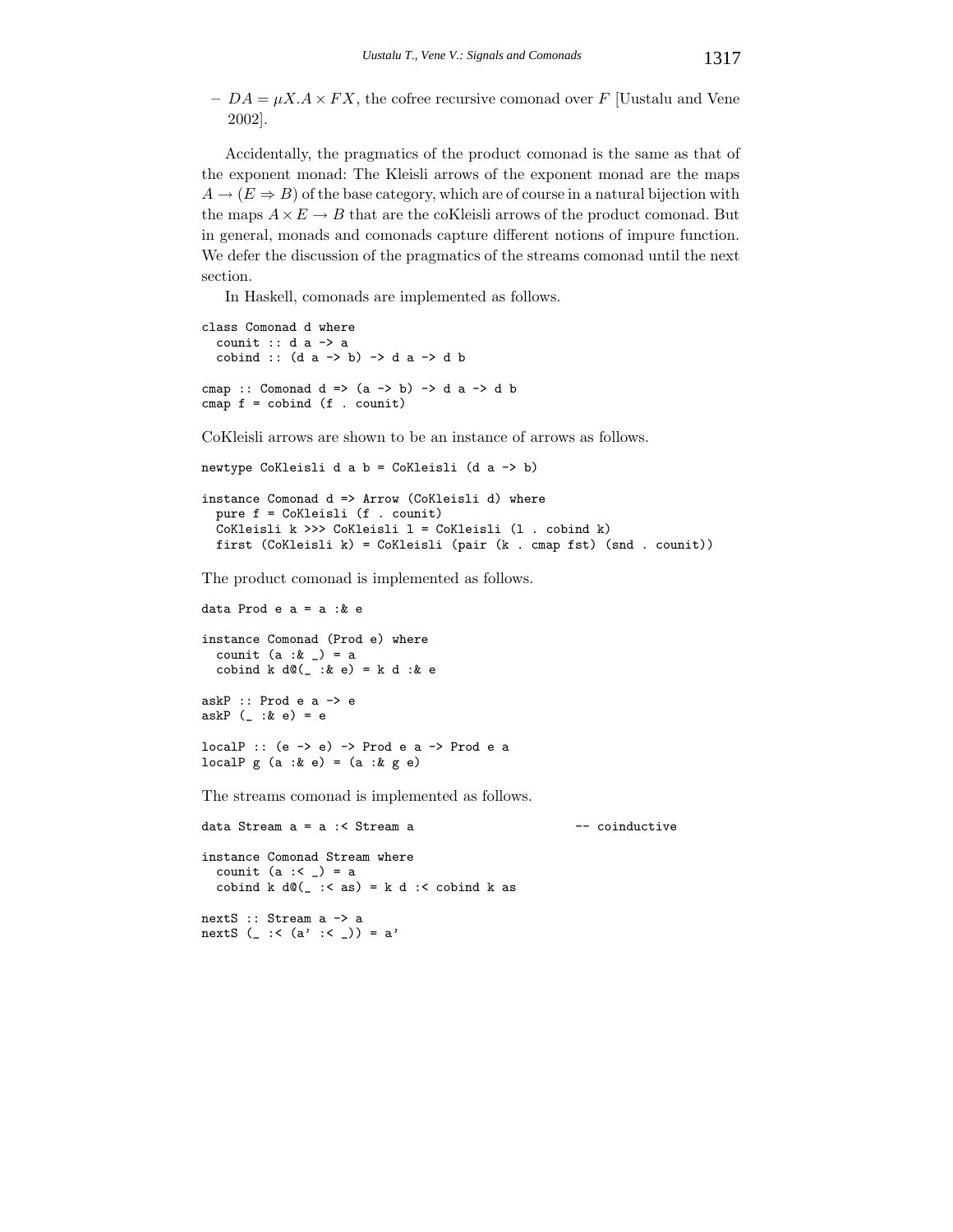# **4 Comonads for general and causal stream functions**

All necessary preparations made, we are now ready to discuss the representation of general and causal stream functions via comonads.

Streams (discrete time signals) are naturally isomorphic to functions from natural numbers:  $\text{Str}A = \nu X. A \times X \cong (\mu X. 1 + X) \Rightarrow A = \text{Nat} \Rightarrow A.$  In Haskell, this isomorphism is implemented as follows:

```
data Stream a = a :< Stream a -- coinductive
str2fun :: Stream a -> Int -> a
str2fun (a : as) 0 = astr2fun (a : (as) (i + 1) = str2fun as i
fun2str :: (int -> a) -> Stream afun2str f = fun2str' f 0fun2str' f i = f i :< fun2str' f (i + 1)
```
Stream functions  $StrA \rightarrow StrB$  are thus in natural bijection with maps Nat  $\Rightarrow$  A → Nat  $\Rightarrow$  B, which, in turn, are in natural bijection with maps (Nat  $\Rightarrow$  A)  $\times$  Nat  $\rightarrow$  B, i.e., FunArg $A \rightarrow B$  where FunArg $A = (Nat \Rightarrow A) \times Nat$ . Hence, for general stream functions, a value from  $A$  in context is a stream (signal) over A together with a natural number identifying a distinguished stream position (the present time). Not surprisingly, the object mapping FunArg is a comonad (in fact, it is an instance of the "state-in-context" comonad considered by Kieburtz [2000]) and, what is of crucial importance, the coKleisli identities and composition as well as the coKleisli lifting of this comonad agree with the identities and composition of stream functions (which are really just function identities and composition) and with the lifting of functions to stream functions. In Haskell, the comonad structure and the interpretation of coKleisli arrows as stream functions are implemented as follows:

```
data FunArg a = (Int -> a) :: 0 Int
```

```
instance Comonad FunArg where
  counit (f : @ i) = f icobind k (f :0 i) = (\n\langle i' \rangle \rightarrow k (f :0 i')) :0 i
runFA :: (FunArg a -> b) -> Stream a -> Stream b
runFA k as = runFA' k (str2fun as :0 0)
runFA' k dQ(f : Q i) = k d : <br>runFA' k (f : Q (i + 1))
```
The comonad FunArg can also be presented without resorting to natural numbers to deal with positions. The idea for this equivalent alternative presentation is simple: given a stream and a distinguished stream position, the position splits the stream up into a list, a value of the base type and a stream (corresponding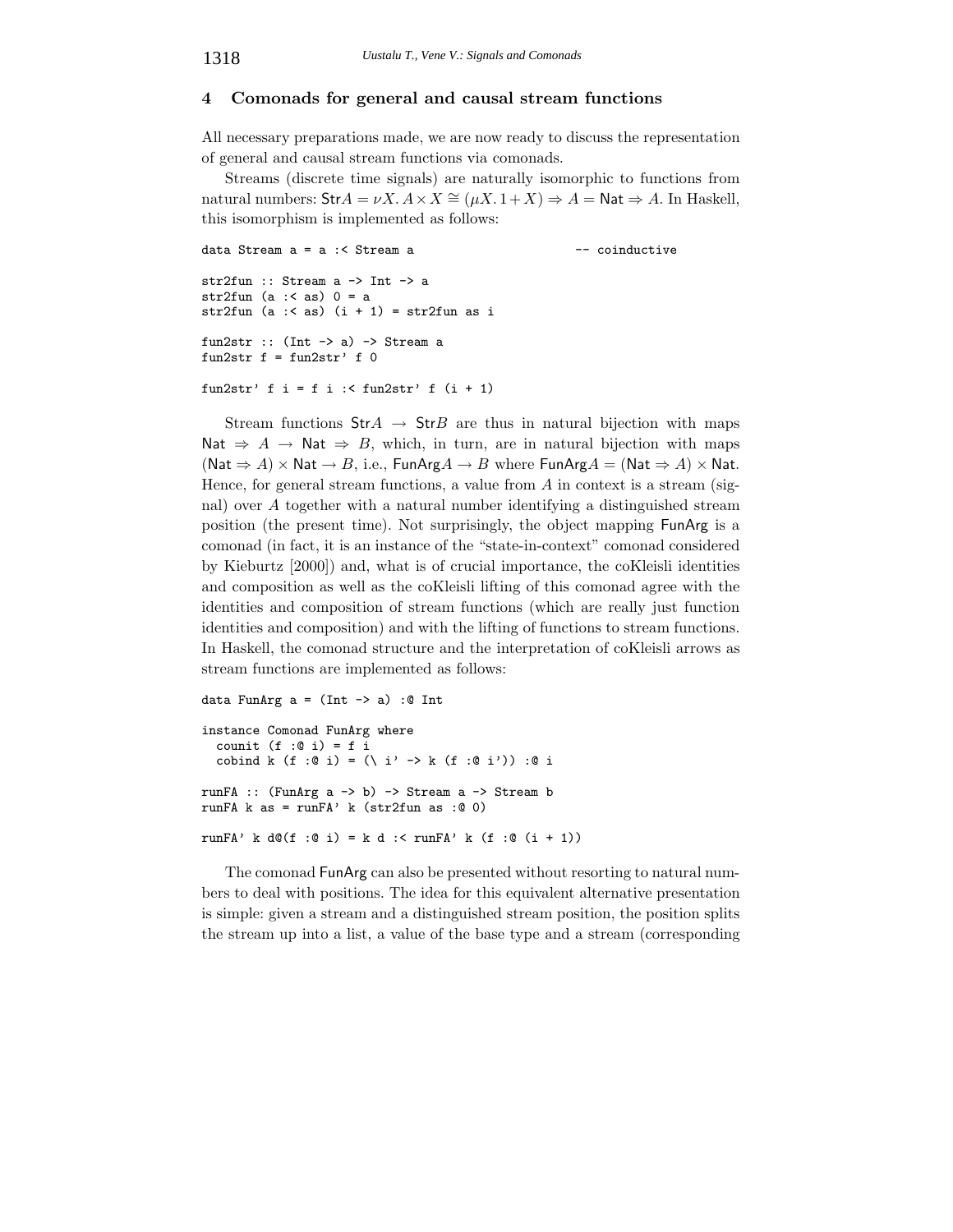to the past, present and future of the signal). Put mathematically, there is a natural isomorphism (Nat  $\Rightarrow$  A) × Nat ≅ StrA × Nat ≅ (ListA × A) × StrA where List  $A = \mu X$ .  $1 + (A \times X)$  is the type of lists over the type A. This gives us an equivalent comonad LVS (LVS for 'list-value-stream') for representing stream functions with the following structure (we use snoc-lists instead of cons-lists to reflect the fact that the analysis order of the past of a signal will be the reverse direction of time):

```
data List a = Nil \mid List \ a :> a -- inductive
data LV a = List a := adata LVS a = LV a : Stream a
instance Comonad LVS where
  counit (az := a : | as) = acobind k d = cobindL d := k d :| cobindS d<br>where cobindL (Nil := a :| as) = Nil
     where cobindL (Nil
           cobindL (az' :> a' := a : | as) = \text{cobindL } d' :> k d'where d' = az' := a' : | (a : < as)cobindS (az := a :| (a' :< as')) = k d' :< cobindS d'
                                  where d' = az :> a := a' : | as'runLVS :: (LVS a \rightarrow b) \rightarrow Stream a \rightarrow Stream brunLVS k (a' :< as') = runLVS' k (Nil := a' :| as')
runLVS' k d@(az := a : | (a' : < as'))= k d :< runLVS' k (az :> a := a' :| as')
```
The conversions between the two comonads are obvious and Haskell implemented as follows:

```
fa2lvs :: FunArg a -> LVS a
fa2lvs (f : @ 0) = Nil ; a' :| as'where (a' : <as') = fun2str ffa2lvs (f : 0 (i + 1)) = az : > a := a' : | as'where (az := a : | (a' : < as')) = fa2lvs (f : @ i)lvs2fa :: LVS a -> FunArg a
lvs2fa (Nil := a :| as) = str2fun (a :< as) :@ 0<br>lvs2fa (az' :> a' := a :| as) = f :@ (i + 1)
lvs2fa (az' :> a' := a : | as) = fwhere (f : 0 i) = 1 \vee 2fa (az' := a' : | (a : < as))
```
We can now program various stream functions as coKleisli arrows of FunArg or LVS. For example, delay, summation and differencing can be programmed as follows:

```
fbyFA :: a \rightarrow FunArg a \rightarrow afbyFA a (f : @ 0) = afbyFA _{-} (f :0 (i + 1)) = f i
sumFA :: Num a => FunArg a -> a
```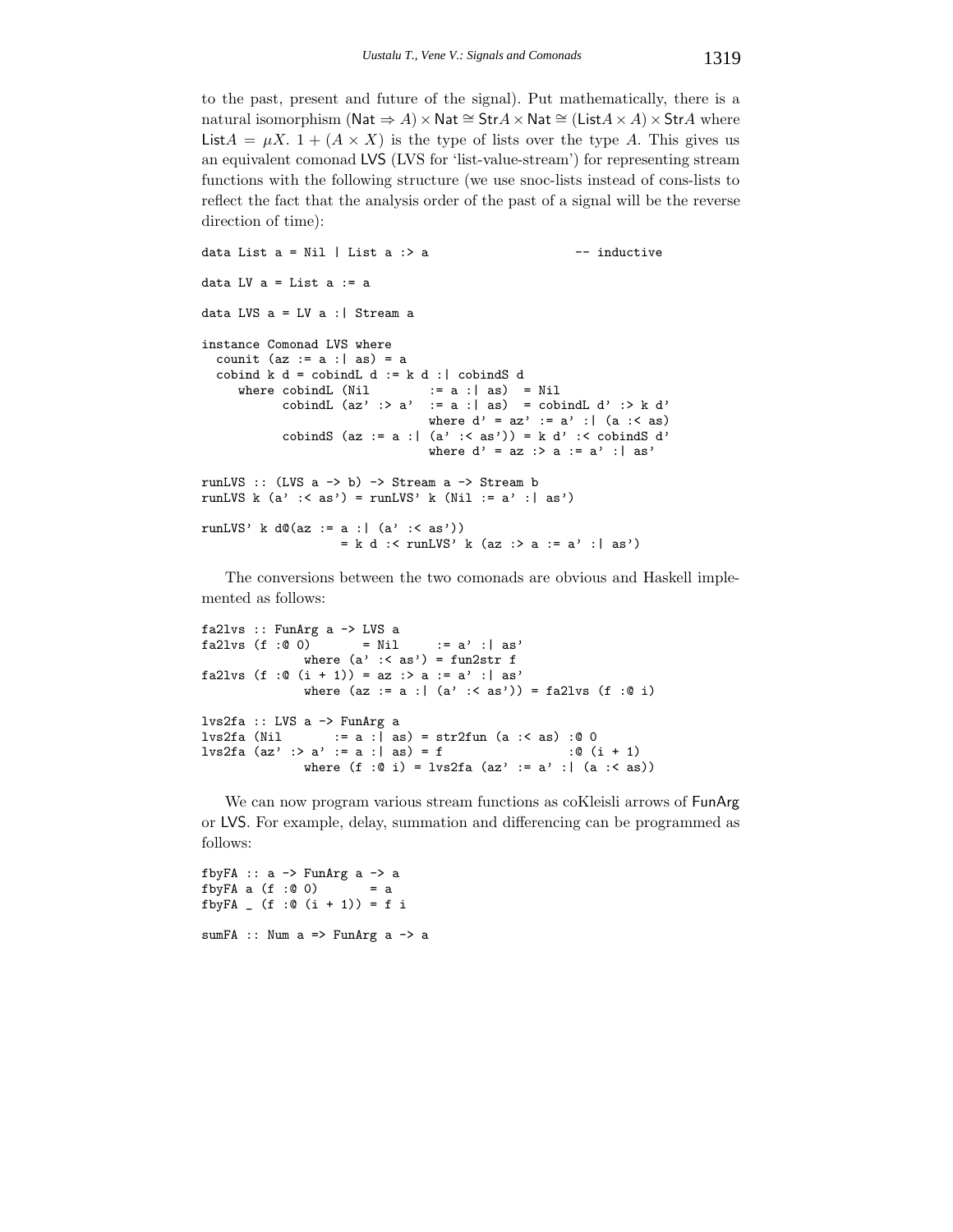```
sumFA (f : @0) = f 0sumFA (f : @ (i + 1)) = f (i + 1) + sumFA (f : @ i)diffFA :: Num a => FunArg a -> a<br>diffFA (f : @ 0) = f 0diffFA (f : @ 0)diffFA (f : @ (i + 1)) = f (i + 1) - f i
```
All these stream functions are causal, in that the present of the output signal only depends on the past and present of the input signal. It is also possible to program non-causal stream functions such as anticipation or the compressing function which needs the first  $2 * n$  elements of the input stream to produce the first n elements of the output stream.

```
nextFA :: FunArg a -> a
nextFA (f : 0 i) = f (i + 1)compressFA :: FunArg a \rightarrow (a, a)compressFA (f : @ i) = (f (2 * i), f (2 * i + 1))
```
Could we ban non-causal functions? Yes, the comonad LVS is easy to modify so that exactly those stream functions can be represented that are causal. All that needs to be done is to remove from the comonad the factor of the future. We are left with the object mapping LV (LV for 'list-value') where  $LVA = ListA \times A$  $(\mu X. 1 + A \times X) \times A \cong \mu X. A \times (1 + X)$ , i.e., a non-empty list type constructor. This is a comonad as well and again the counit and the coextension operation are just correct in the sense that they deliver the desirable coKleisli identities, composition and lifting. In fact, the comonad LV is the cofree recursive comonad of the functor Maybe (we refrain from giving the definition of a recursive comonad here, but one can be found in Uustalu and Vene [2002]). It may be useful to notice that the type constructor LV carries a monad structure too, but the Kleisli arrows of that monad have nothing to do with causal stream functions!

In Haskell, the non-empty list comonad is defined as follows:

```
instance Comonad LV where
  counit ( := a) = a
  cobind k dQ(az := ) = cobindL k az := k dwhere cobindL k Nil = Nil
                 cobindL k (az :> a) = \text{cobindL } k az :> k (az := a)runLV :: (LV a \rightarrow b) \rightarrow Stream a \rightarrow Stream b
runLV k (a' : <as') = runLV' k (Nil := a' : | as')runLV' k (d@(az := a) : | (a' : < as'))= k d :< runLV' k (az :> a := a' :| as')
```
Relying on this comonad, we can easily program pointwise application, delay, summation and differencing essentially as before.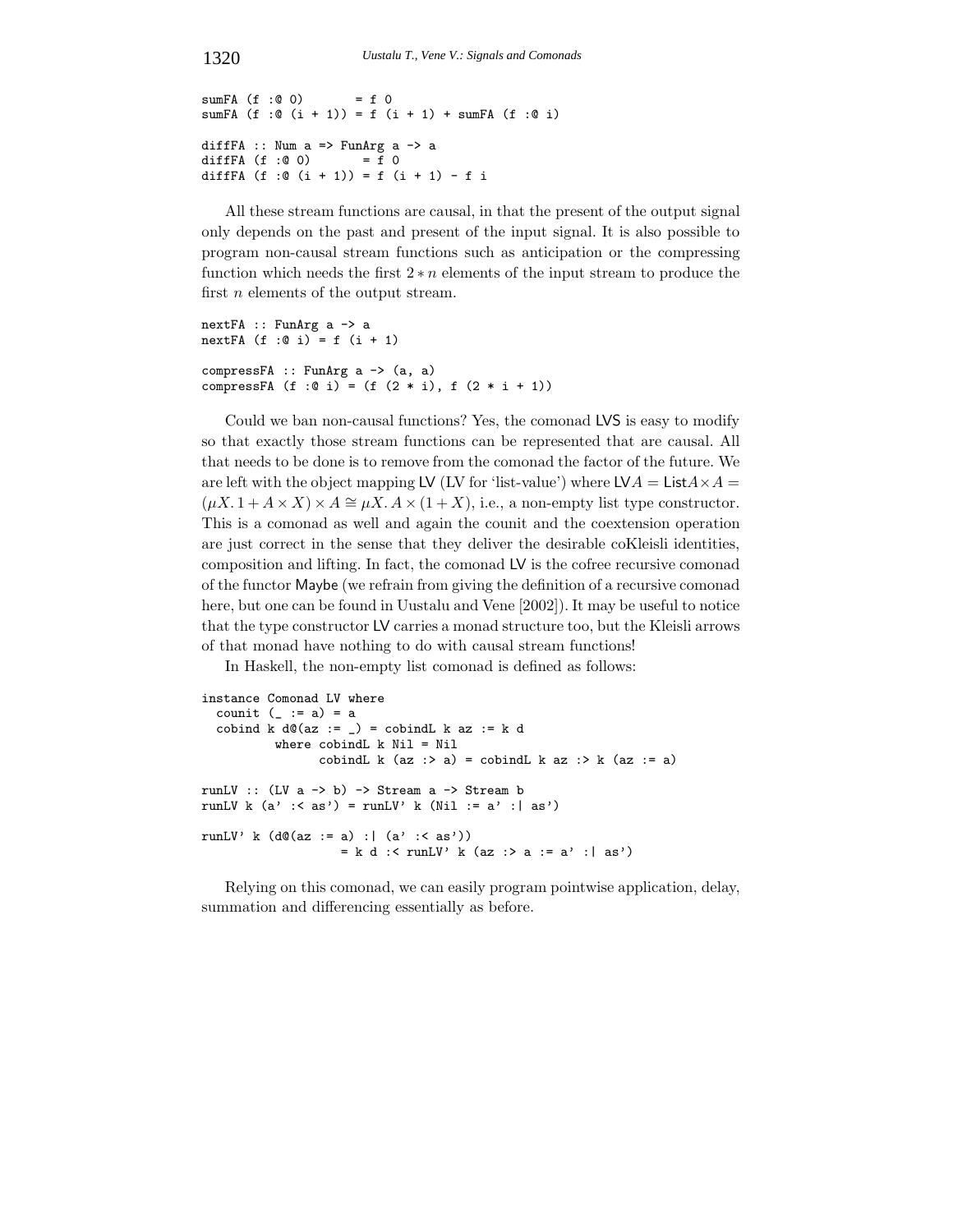```
fbyLV :: a \rightarrow (LV a \rightarrow a)fbyLV a0 (Nil := = = = \alpha0
fbyLV _ ((_ :> a') := _) = a'
sumLV :: Num a \Rightarrow (LV a \rightarrow a)
sumLV (Nil := a) = asumLV ((az' :> a') := a) = a + sumLV (az' := a')diffLV :: Num a \Rightarrow (LV a \rightarrow a)
diffLV (Nil \t := a) = adiffLV ( :> a') := a) = a - a'
```
It is easy to notice that the above definition of summation is very inefficient: if the corresponding stream function is applied to some stream of numbers, the same partial sums will be computed over and over again. Luckily, a remedy is available. The recursiveness of the comonad LV means that it is acceptable to define the *n*-th element of the output stream (the present of the output signal) in terms of the elements at positions 0..n (the past and present of the input signal) of the input stream plus the elements at positions  $0..(n-1)$  of the output stream (the past of the output signal). I.e., one can manufacture a map  $\mathsf{LVA} \to B$  from a map  $List(A \times B) \times A \rightarrow B$ . (This is almost to say that it suffices to have a map  $\mathsf{LV}(A \times B) \to B$ , i.e., List $(A \times B) \times (A \times B) \to B$ , but not quite: such map is only fine if it discards the  $B$  portion of the source, that is, factors in the obvious fashion through  $List(A\times B)\times A$ . In terms of circuits, a recursive specification is a feedback loop with a mandatory delay. In Haskell, the corresponding combinator may be defined as follows.

```
rec :: (List (a, b) \rightarrow a \rightarrow b) -> (LV a \rightarrow b)
rec k d = k abz a
            where (abc := (a, )) = cobind (pair counit (rec k)) d
```
This definition is not structurally recursive, so it is not a priori wellformed. But it can be shown to be equivalent to the following structurally recursive definition [Uustalu and Vene 2002].

```
rec k d = b where ( := (, b)) = rec' k d
rec' :: (List (a, b) \rightarrow a \rightarrow b) \rightarrow (LV a \rightarrow LV (a, b))
rec' k (Nil \t := a) = Nil := (a, k Nil a)rec' k (az' :> a' := a) = abz := (a, k abz a)where (abc' := ab') = rec' k (az' := a')abz = abz' :> ab'
```
With the help of the recursion combinator, summation can redefined as follows.

```
sumLV = rec sumbase
```
sumbase :: Num a => List  $(a, a)$  -> a -> a sumbase Nil a = a sumbase  $($  :>  $($ , s)  $)$  a = a + s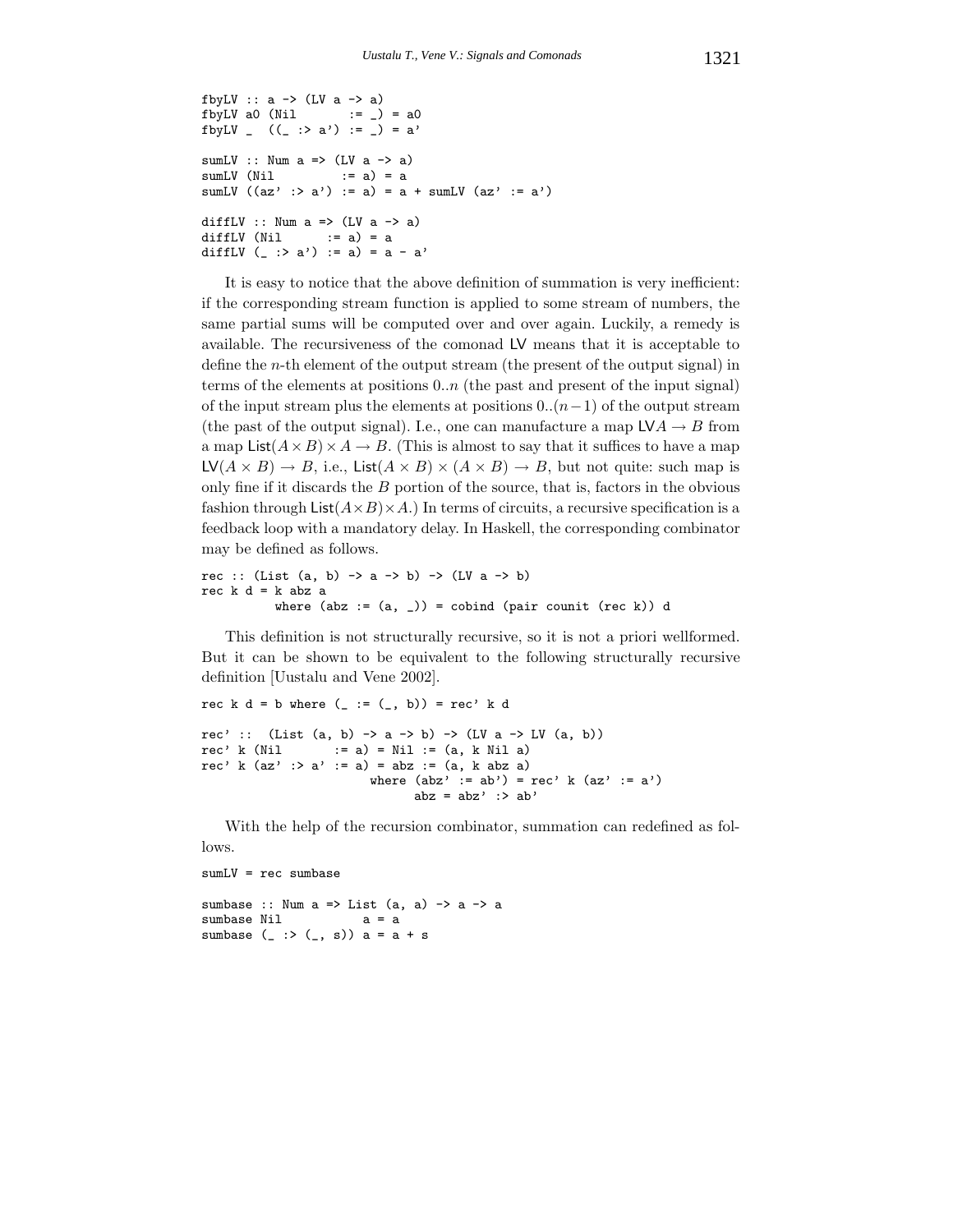Efficient implementations of recursive specifications are obtained by their direct interpretation as stream functions. This accomplished by the following definition.

```
runRec :: (List (a, b) \rightarrow a \rightarrow b) \rightarrow Stream a \rightarrow Stream b
{-
runRec k = run (rec k)
-}
runRec k (a' : <as') = runRec' k Nil a' as'
runRec' k abz a (a' :< as')
                        = b :< runRec' k (abz :> (a, b)) a' as'
                                                     where b = k abz a
```
A remarkable feature of recursive specifications is that they can also be composed directly, as witnessed by the following code.

```
compbase :: (List (a, b) \rightarrow a \rightarrow b)
                    \rightarrow (List ((a, b), c) \rightarrow (a, b) \rightarrow c)
                        \rightarrow List (a, (b, c)) \rightarrow a \rightarrow (b, c)
compbase k 1 abcz a = (b, c)where b = k (mapL (\{a, (b, c)) \rightarrow (a, b)\} abcz) a
              c = 1 (mapL (\{ (a, (b, c)) \rightarrow ((a, b), c) \} abcz) (a, b)
```
We finish this section by pointing out that analogously to causal stream functions, one might consider anticausal stream functions, i.e., stream functions where the  $n$ -th element of the output stream (the present of the output signal) can only depend on the elements at positions  $n$ . of the given input stream (the present and future of the input signal). The comonad for anticausal stream functions is the streams comonad Str which we discussed as an example of a comonad in the previous section and which is very canonical by being the cofree comonad over the identity functor. But in real life we are more interested in causal than anticausal stream functions!

## **5 A distributive law for causal partial-stream functions**

We shall now show that the comonadic approach works also for causal functions transforming partial streams (used in synchronous dataflow languages to model clocked signals). A partial stream is a stream that may have empty positions to indicate the pace of the clock of the signal wrt. the base clock. Causal partialstream functions turn out to be describable in terms of a distributive combination of a comonad and a monad considered, e.g., in Brookes and Geva [1992], Power and Watanabe [2002].

Given a comonad  $(D, \varepsilon, -^{\dagger})$  and a monad  $(T, \eta, -^{\star})$  on a category  $\mathcal{C}$ , a *distributive law* of the former over the latter is a natural transformation  $\lambda$  with components  $DTA \rightarrow TDA$  subject to four coherence conditions. A distributive law of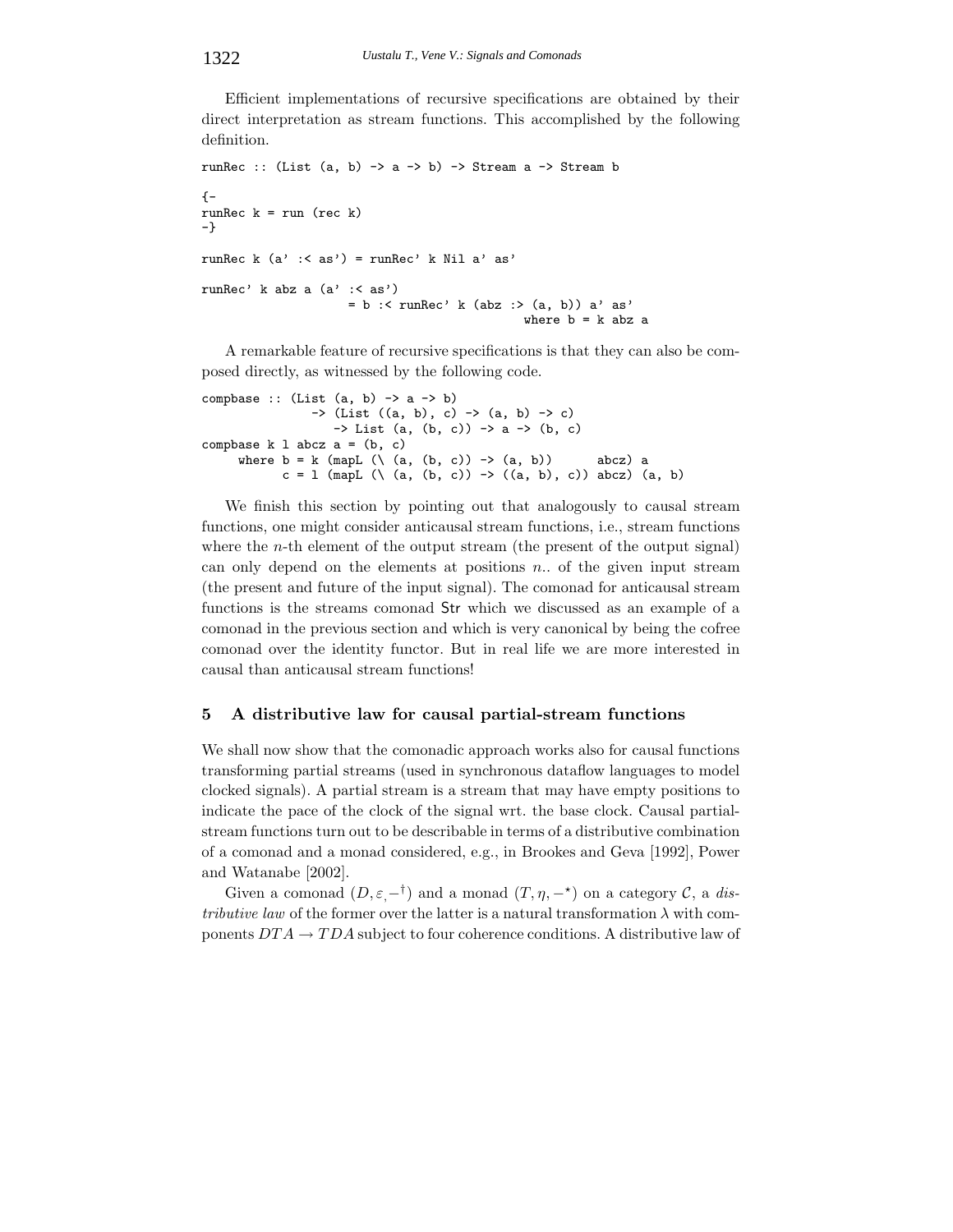D over T defines a category  $\mathcal{C}_{D,T}$  where  $|\mathcal{C}_{D,T}| = |\mathcal{C}|$ ,  $\mathcal{C}_{D,T}(A,B) = \mathcal{C}(DA,TB)$ ,  $(id_{D,T})_A = \eta_A \circ \varepsilon_A, \ell \circ_{D,T} k = l^* \circ \lambda_B \circ k^{\dagger}$  for  $k : DA \to TB, \ell : DB \to TC$  (call<br>it the hillicial estaceme) with inclusions to it from both the collision estacement it the *biKleisli category*), with inclusions to it from both the coKleisli category of  $D$  and Kleisli category of  $T$ .

In Haskell, the distributive combination is implemented as follows.

```
class (Comonad d, Monad t) => Dist d t where
  dist :: d (t a) -> t (d a)newtype BiKleisli d t a b = BiKleisli (d a -> t b)
instance Dist d t => Arrow (BiKleisli d t) where
  pure f = BiKleisli (return . f . counit)
  BiKleisli k >>> BiKleisli l = BiKleisli ((>>= l) . dist . cobind k)
  first (BiKleisli k) = BiKleisli (\nabla d \rightarrowmstrength (k (cmap fst d)) (snd (counit d))
```
For partial-stream functions, it is appropriate to combine the causal stream functions comonad LV with the error monad Maybe given by Maybe $A = 1 + A$ . There is a distributive law which takes a partial list and and a partial value (the past and present of the signal according to the base clock) and, depending on whether the partial value is undefined or defined, gives back the undefined listvalue pair (the present time does not exist according to the signal's own clock) or a defined list-value pair, where the list is obtained from the partial list by leaving out its undefined elements (the past and present of the signal according to its own clock). In Haskell, this distributive law is encoded as follows.

```
filterL :: List (Maybe a) -> List a
filterL Nil = Nil
filterL (az :> Nothing) = filterL az
filterL (az :> Just a) = filterL az :> a
instance Dist LV Maybe where
  dist (az := Nothing) = Nothing
  dist (az := Just a) = Just (filterL az := a)
```
The biKleisli arrows of the distributive law are interpreted as partial-stream functions as follows.

```
runLVM :: (LV a -> Maybe b) -> Stream (Maybe a) -> Stream (Maybe b)
runLVM k (a' : <as') = runLVM' k Nil a' as'
runLVM' k az Nothing (a' :< as')
                   = Nothing \therefore runLVM' k az a' as'
runLVM' k az (Just a) (a' : s as')= k (az := a) :< runLVM' k (az :> a) a' as'
```
The 'when' operation, used in synchronous dataflow languages to put a signal on a slower clock (by omitting its value on certain ticks of its clock), is implemented as follows.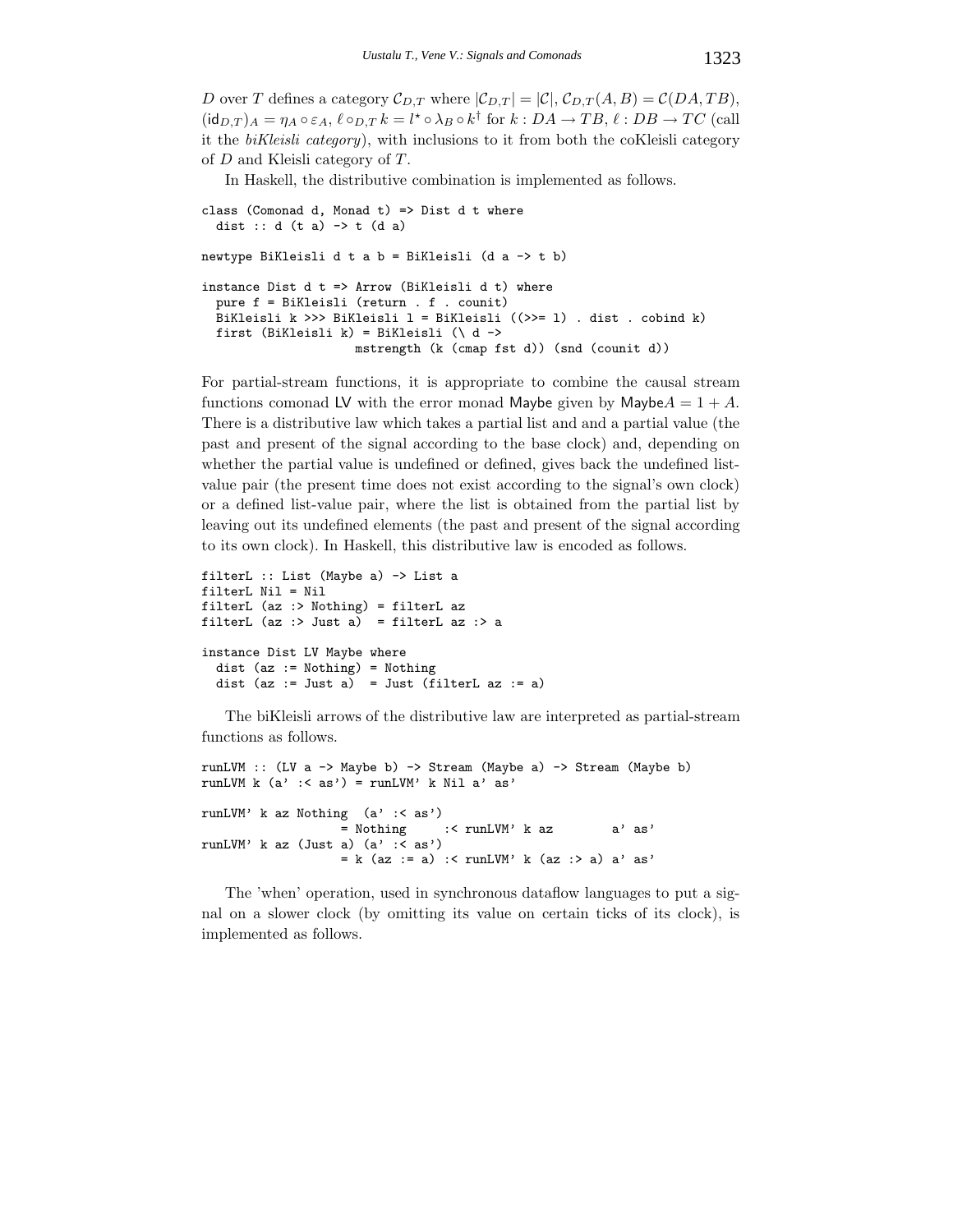whenLVM :: LV (a, Bool) -> Maybe a whenLVM  $($  :=  $(a, False)$  = Nothing whenLVM  $($  :=  $(a, True)$  = Just a

A nice demonstration of the combination of LV and Maybe at work is the example of the sieve of Eratosthenes. This function is the composite of the function taking a partial stream over the unit type 1 to the enumeration of natural numbers  $\geq 2$  of the same definedness pattern and of the function sieving a given partial stream wrt. divisibility by its elements. The output of an important auxiliary partial-stream function is equal at all its positions to the first seen defined element of the input.

In terms of the operations of the LV comonad, Maybe monad and the distributive law between them, the relevant biKleisli arrows are programmed as follows:

```
ini :: LV a \rightarrow Maybe a<br>ini (Nil := a) :
           := a) = return a
ini ((az' :> a) := _ ) = ini (az' := a)sieve :: LV Int -> Maybe Int
sieve (Nil \t:= a) = return asieve d\mathbb{O}((\_: > _\_) := _-) = dist (cobind k d) >> sievewhere k d = let a = counit d in
                  ini d \gg = \ \setminus a0 \rightarrowif a 'mod' a0 /= 0 then return a else Nothing
nats2 :: LV () -> Maybe Int<br>nats2 (Nil := _) = re
             := -) = return 2
nats2 ((az' :> a) := _) = nats2 (az' := a) >>= \ i -> return (i + 1)
eratosthenes :: LV () -> Maybe Int
eratosthenes d = dist (cobind nats2 d) >>= sieve
```
With a bit of rearrangement, the above definitions can be written without resorting to the definitions of the type constructors LV and Maybe and instead using the operations 'raise' and 'followed-by':

```
ini :: LV a -> Maybe a
ini d = return (counit d) 'fbyLV' cobind ini d
atini :: LV a -> Maybe Bool
atini d = return True 'fbyLV' cobind (const (return False)) d
sieve :: LV Int -> Maybe Int
sieve d = atini d >>= \backslash b ->
      if b then return (counit d) else dist (cobind k d) \gg sieve
           where k d = let a = count d in
                       ini d >>= \ a0 ->
                       if a 'mod' a0 /= 0 then return a else raise
```
nats2 :: LV () -> Maybe Int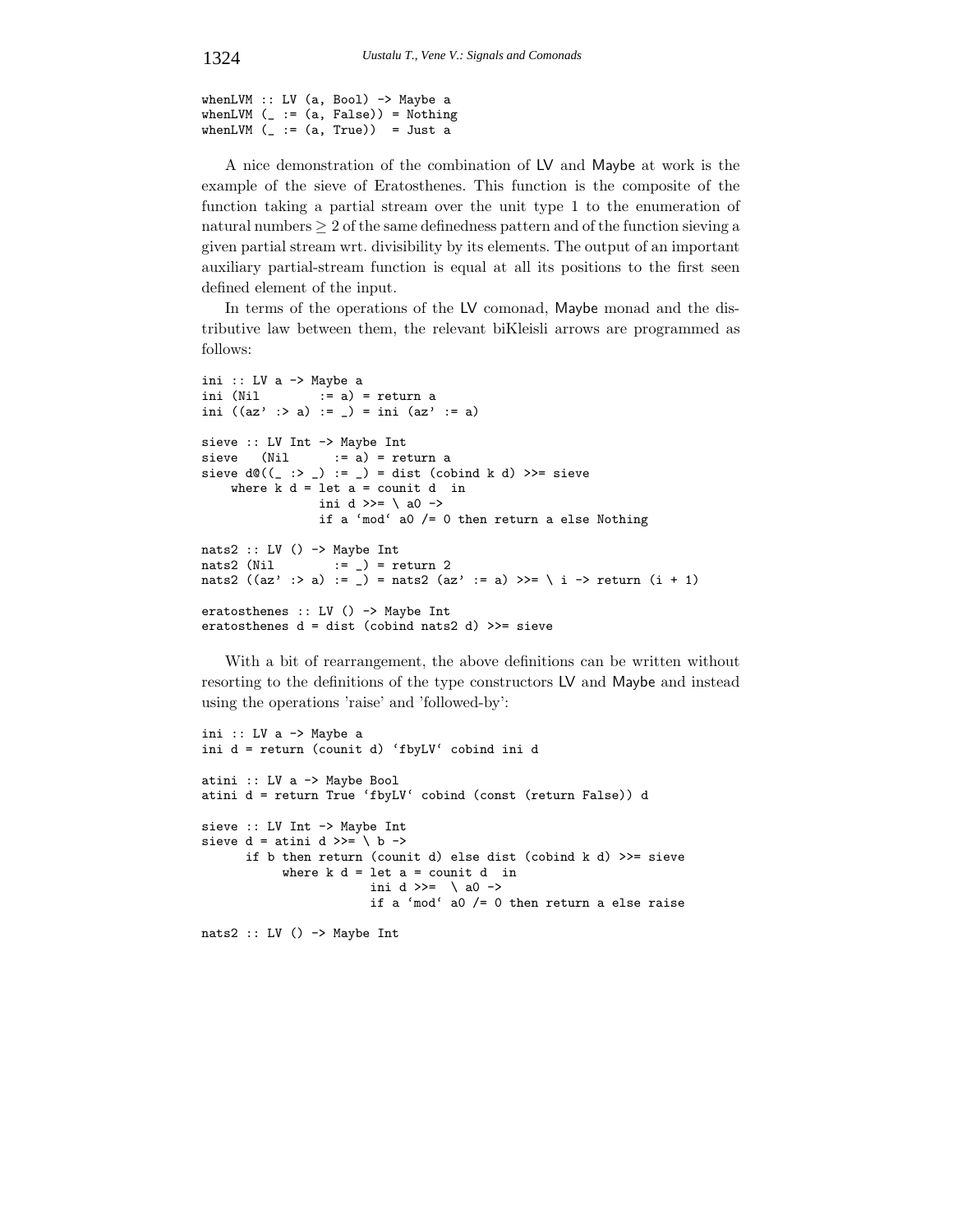```
nats2 d = return 2 'fbyLV' cobind k d
             where k d = nats2 d >>= \ i -> return (i + 1)eratosthenes :: LV () -> Maybe Int
eratosthenes d = dist (cobind nats2 d) >>= sieve
```
This style is of course hard to write manually, but could be generated by a distributive-law-based interpreter of a synchronous dataflow language.

# **6 Conclusion and future work**

We have shown that both general and causal stream functions are characterized as coKleisli arrows of comonads in a way which is intuitive and reflects the essence of the respective programming paradigms. Moreover, functions on causal partial streams, used in synchronous dataflow languages to model clocked signals, are describable in terms of a distributive combination of a comonad and a monad.

We are confident that the approach of this paper extends to timed signals, but would like to work out the details. Another line to pursue will be to develop a complete semantic description of a (non-causal) intensional language along the lines of Lucid [Aschroft and Wadge 1985] or a (causal) synchronous dataflow language such as Lustre [Halbwachs 1991] or Lucid Synchrone [Caspi and Pouzet 1996, Pouzet 2001] to assess the benefits of our approach. Here we have already obtained some very promising concrete results which will be reported in a separate paper.

#### **Acknowledgements**

This research was partially funded by the Estonian Science Foundation grant No. 5567. Neil Ghani advised us to check combinations of comonads with monads based on distributive laws. The referees provided useful comments.

# **References**

- [Aczel et al. 2003] Aczel, P., Adámek, J., Milius, S., Velebil, J.: "Infinite trees and completely iterative theories: A coalgebraic view"; Theoret. Comput. Sci., 300, 1–3 (2003), 1–45.
- [Aschroft and Wadge 1985] Ashcroft, E. A., Wadge W. W.: "LUCID, The Dataflow Programming Language"; Academic Press, New York (1985).
- [Barbier 2002] Barbier, B.: "Solving stream equation systems"; Actes 13mes Journées Francophones des Langages Applicatifs, JFLA 2002 (2002), 117–139.
- [Benton et al. 2002] Benton, N., Hughes, J., E. Moggi, E.: "Monads and effects"; Barthe, G., Dybjer, P., Pinto, L., Saraiva, J. (eds.), Advanced Lectures from Int. Summer School on Applied Semantics, APPSEM 2000, Lect. Notes in Comput. Sci., 2395, Springer-Verlag, Berlin (2002), 42–122.